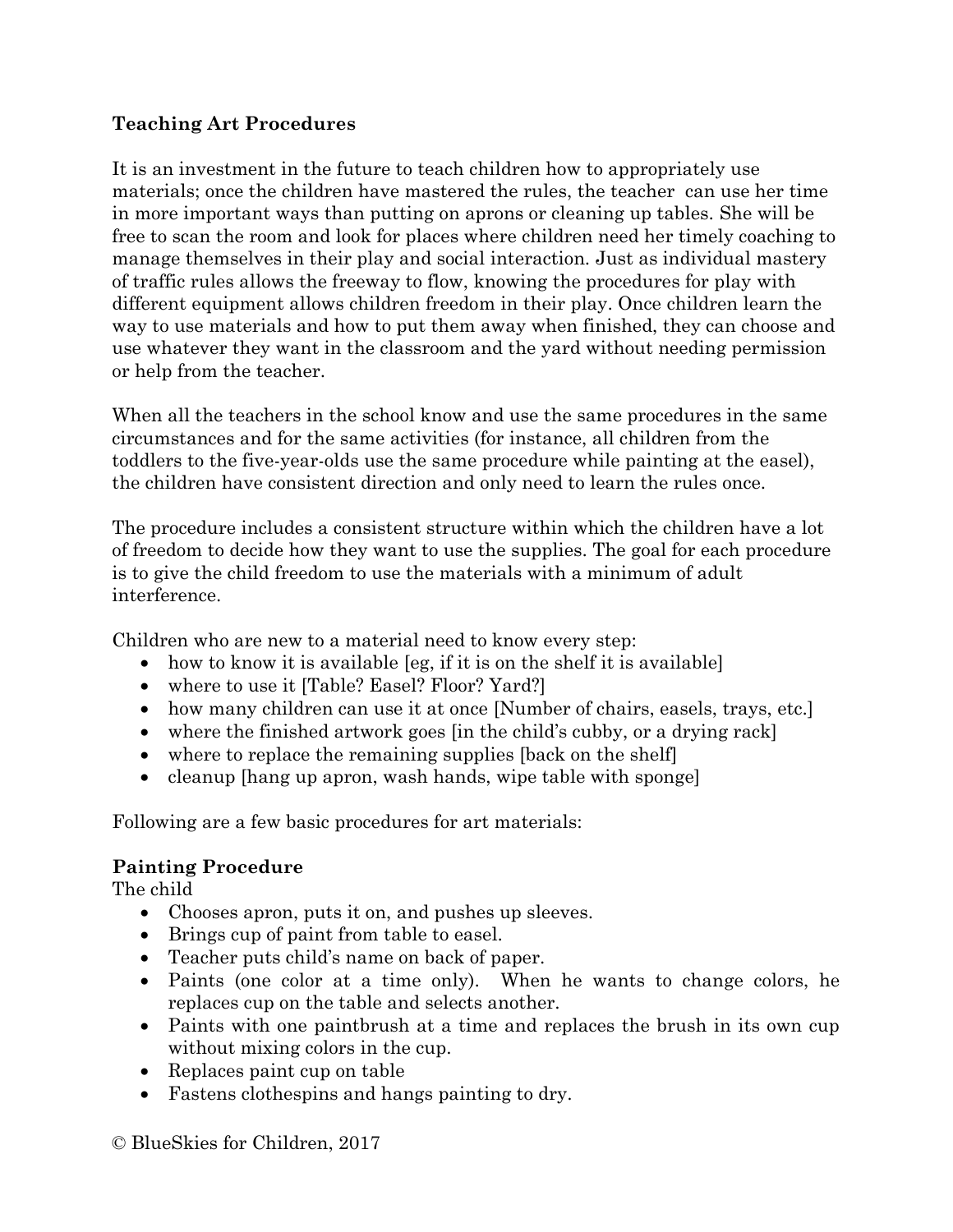- Hangs apron on hook.
- Washes hands and pulls down sleeves.

The teacher

- Avoids unnecessary conversation, allowing the child to deeply engage
- May admire paintings.
- May name different colors for the child.
- Does not ask child what she is making or suggest things she can make.

## **Art Table/Drawing Area Procedure**

The child:

- Chooses paper plus crayons, scissors, tape, glue, paper, etc. as desired from shelf
- Carries materials to an open seat at the art table
- Draws on paper, cuts paper, tapes, staples paper
- Puts completed artwork in cubby
- Returns supplies to shelf
- Cleans up any scraps and puts in recycling can
- Pushes chair under table to show he is done with it

The teacher

- Ensures that supplies are replenished and tidy
- Rotates more challenging items onto the shelf as children master simpler items
- Writes names on papers if child cannot
- Assists in spelling/writing words as children begin to want labels on art
- Remembers that the children are interested only in the process of using the materials. They have very little interest in their "finished" work, until representative art appears at about 4 1/2 years.

Adaptation for Young Two-year-olds:

Remember that children younger than 2½ or 3 are not easily able to share containers, nor are they able to stay focused with too much clutter. Thus these modifications should be made to an art area for this age group:

- Limit the number of media available
- Keep materials simple crayons, not markers; paste, not glue
- Provide multiple containers of the same supplies, e.g., 4 small baskets with 6 crayons in each, rather than 1 big basket with 100 crayons.

## **Clay Or Playdough**

Clay and playdough offer different experiences, so they are generally offered separately. Be careful to clean tools and trays between use if the same ones are used for clay and playdough.

The child:

- Puts on an apron (for clay)
- © BlueSkies for Children, 2017